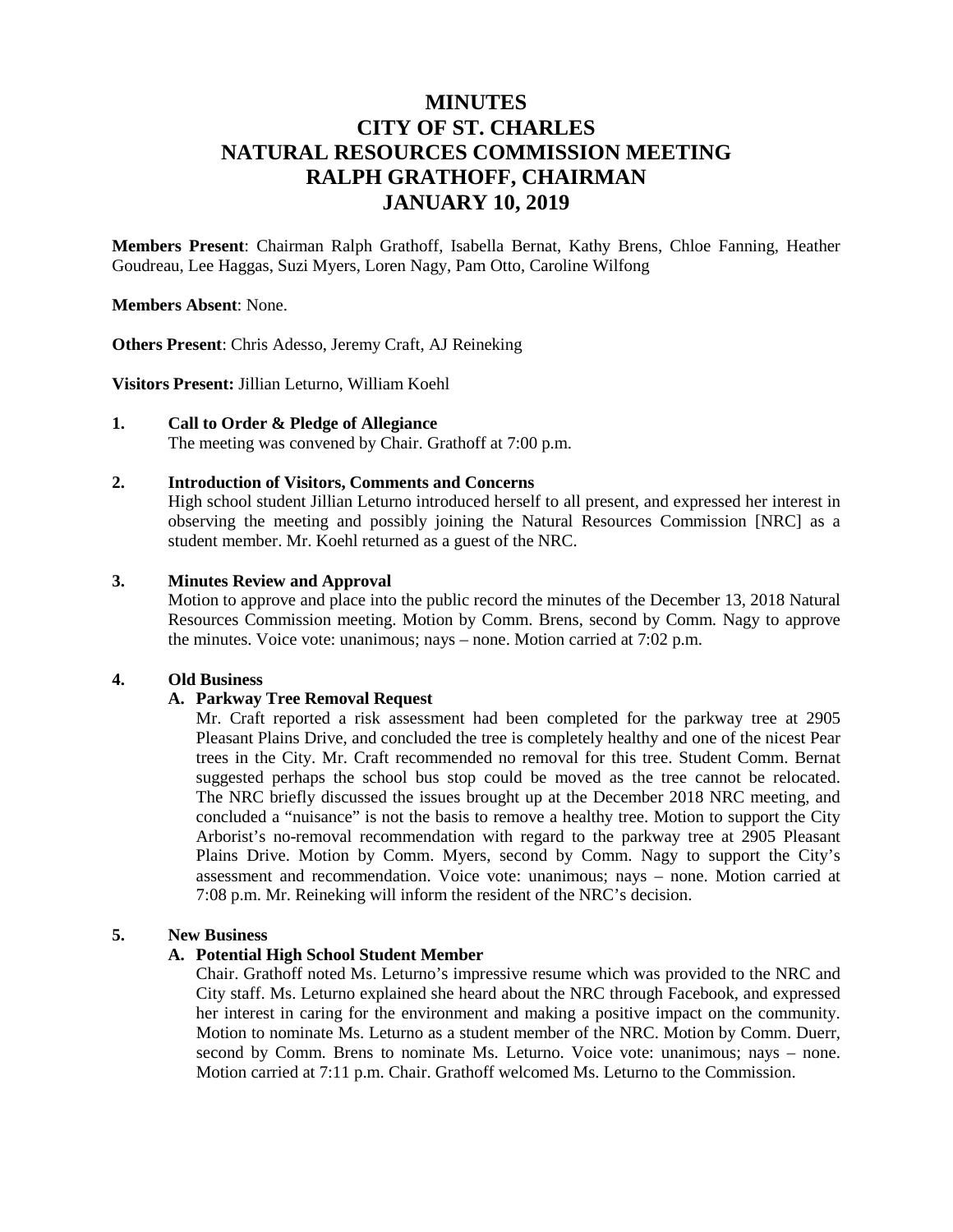# **B. Arbor Day 2019**

Comm. Duerr provided the new Student Commissioners a brief background of the City's Arbor Day celebration and Tree City USA designation. Comm. Otto reported that she and Comm. Myers met with students from the Science Honors Society at St. Charles East High School to discuss participation in the City's Arbor Day 2019 celebration [and a Langum Woods work day]. Comm. Otto noted in the past the Commission relied on the interests of students and teachers as to the direction of the Arbor Day program, which previously included artwork, music, skits, etc. In the past student presentations were 10 to 15 minutes in length. Student Comm. Bernat reported she had reached out to the high school drama club and to the high school and middle school music teachers regarding participation. Comm. Brens noted students from St. Charles East High School had participated in the History Museum's Grave Reminders event as historical figures of St. Charles; perhaps the same students could participate, in character, at Arbor Day. Comm. Myers noted a number of the science honors students indicated they play a musical instrument; perhaps they could perform one song at the Arbor Day event. The Commissioners offered to work with students to develop an Arbor Day presentation and/or historical enactment. The Student Commissioners will facilitate meeting[s] with more teachers and student groups regarding Arbor Day participation.

# **C. Fox Valley Sustainability Network**

Mr. Adesso reported the City has been invited to become a member of the Fox Valley Sustainability Network [FVSN]. Mr. Adesso requested feedback from the NRC as to membership in FVSN. Comm. Duerr asked if the City is a member of the Fox River Ecosystem Partnership [FREP]; Mr. Adesso explained the City is not, but is a sponsoring partner of the Fox River Study Group. Mr. Adesso asked the Commissioners to consider this information, and make a decision at a later date.

#### D. **River/Path Clean-Ups**

Comm. Goudreau suggested coordinating clean-up events for the Fox River and Prairie Path/Great Western Trail as a way to promote the beauty and care of the river and our area. The events would also be a way to increase community involvement and awareness in NRCrelated activities. The organization Friends of the Fox River [FFR] is hosting a summit in Wisconsin in March 2019 and promoting a one day clean-up event in September for all communities along the Fox River. Comm. Goudreau suggested the NRC support and promote this event and consider a separate NRC-hosted event such as "Love Your River." Mr. Adesso noted the City's Wellness Committee sponsors an annual employee lunchtime river clean-up activity. Chair. Grathoff asked Comm. Goudreau to follow up with the NRC after the March FFR summit.

#### **E. America in Bloom**

Comm. Otto noted St. Charles is the host city for the national America in Bloom [AIB] symposium in October 2019. AIB Committee members requested pumpkin displays similar to harvest displays at a prior AIB event in Lake Geneva. Community gardens may be used to grow the pumpkins. The pumpkins could also be used for Scarecrow Fest and later recycled during the NRC's pumpkin collection.

# **F. NRC Commissioners**

Chair. Grathoff reported Comm. Blaine had informed him of her resignation from the NRC. Chair. Grathoff recognized Comm. Blaine's service and valuable contributions to the Tree Commission and the NRC. Mr. Adesso noted Comm. Hauser had also resigned, leaving two openings on the NRC for voting members. The City received information from a resident expressing interest in the NRC; the resident may attend the February meeting.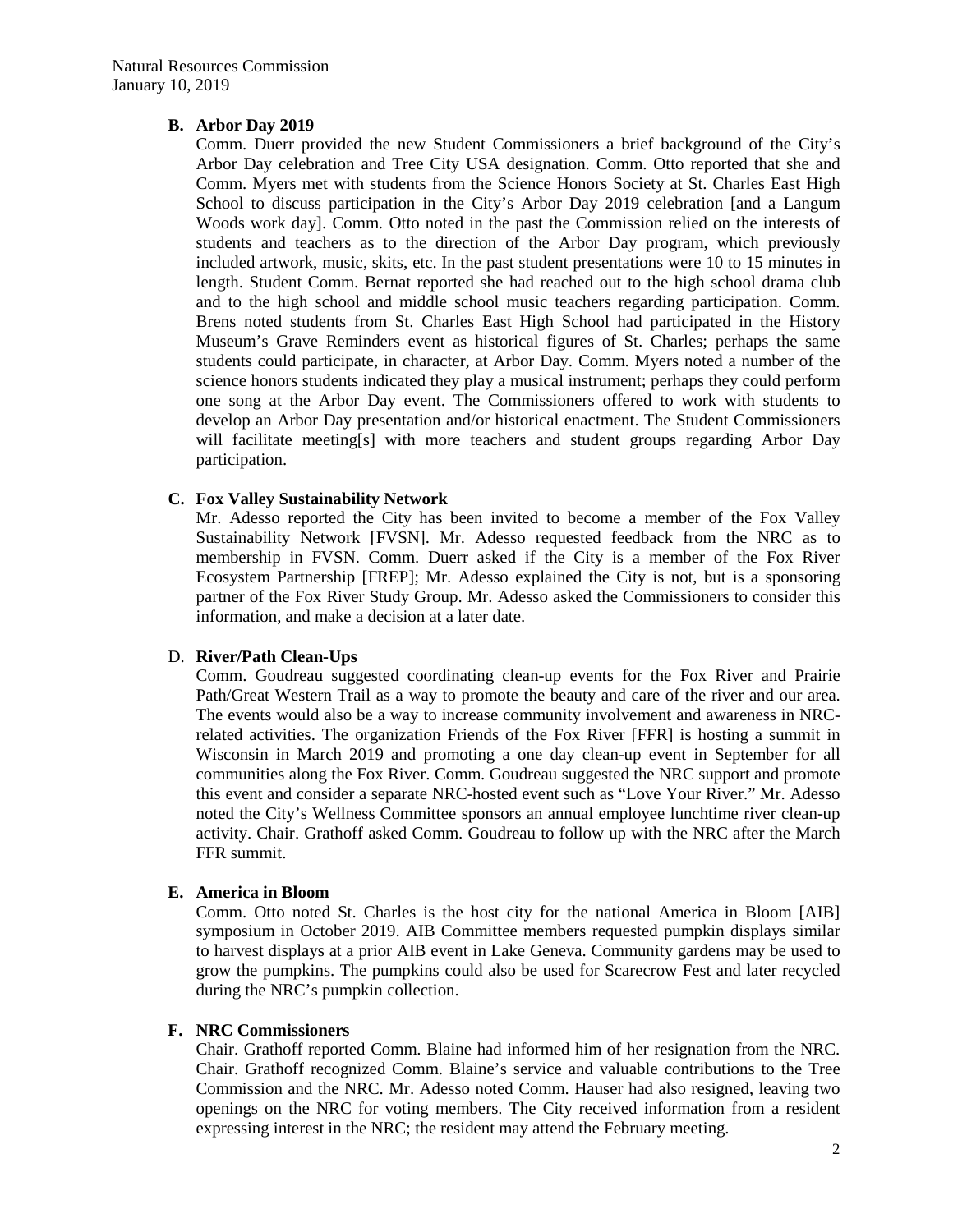Chair. Grathoff reported he had received an inquiry via the Mayor's Office regarding the NRC and proxy voting; he was not sure of the nature of the inquiry and will follow up to obtain additional information. Comm. Duerr asked how other City Commissions handle proxy voting. Mr. Adesso noted the NRC's role is advisory, while some other City Commissions issue certificates of approval, for example; certain City Commissions have decided to use/not use proxy voting. Chair. Grathoff asked the Commissioners to consider how the NRC will handle proxy voting at the next meeting in February.

# **6. Committee Reports**

# **A. Education Committee**

None.

# **B. Langum Woods Clean-Up Committee**

Comm. Otto provided brief background information on Langum Woods for the Student Commissioners, including the historic Oak trees located there. Comm. Otto explained this ecological area is an Oak-Hickory woodland; these are strong but slow growing trees whose growth is negatively impacted by faster growing species, including non-native and invasive species. Oak trees also host over 500 butterfly and moth species, making the trees valuable for local ecology. The focus of clean-up work days at Langum Woods generally involves the removal of non-native and invasive species to allow sunshine to enter encouraging the health and growth of Oak trees and wildflowers. Work days also include trail chipping and cleaning to promote walking on the paths through the woods. A Saturday morning workday in February is preferred to avoid stepping on new growth. Comm. Otto and the Student Commissioners scheduled a work day on Saturday, February 9th from 9:00 a.m. to 12:00 p.m. weather depending; an alternate date of Saturday, February 23rd was also scheduled.

# **7. Public Services Division Tree Activity Reports December 2018**

Motion by Comm. Myers to approve the Public Services Division Tree Activity Reports and place into the public record, second by Comm. Otto. Voice vote: unanimous; nays – none. Motion carried at 8:03 p.m.

# **8. Additional Items**

# A. **Commissioners**

Comm. Wilfong thanked the Student Commissioners for their interest in the NRC, and suggested that a high school student could submit a written entry for Arbor Day and present their entry during the event, possibly as a keynote speaker.

Comm. Duerr inquired as to the resolution of the case involving the resident who removed trees from City property on the St. Charles/Wayne border. As this case was some time ago, City staff did not recall specific information, other than the case was adjudicated and involved reforestation.

Comm. Brens will reach out to theater staff at the high school regarding Arbor Day participation.

**B. City Staff** 

None.

C. **Visitors**  None.